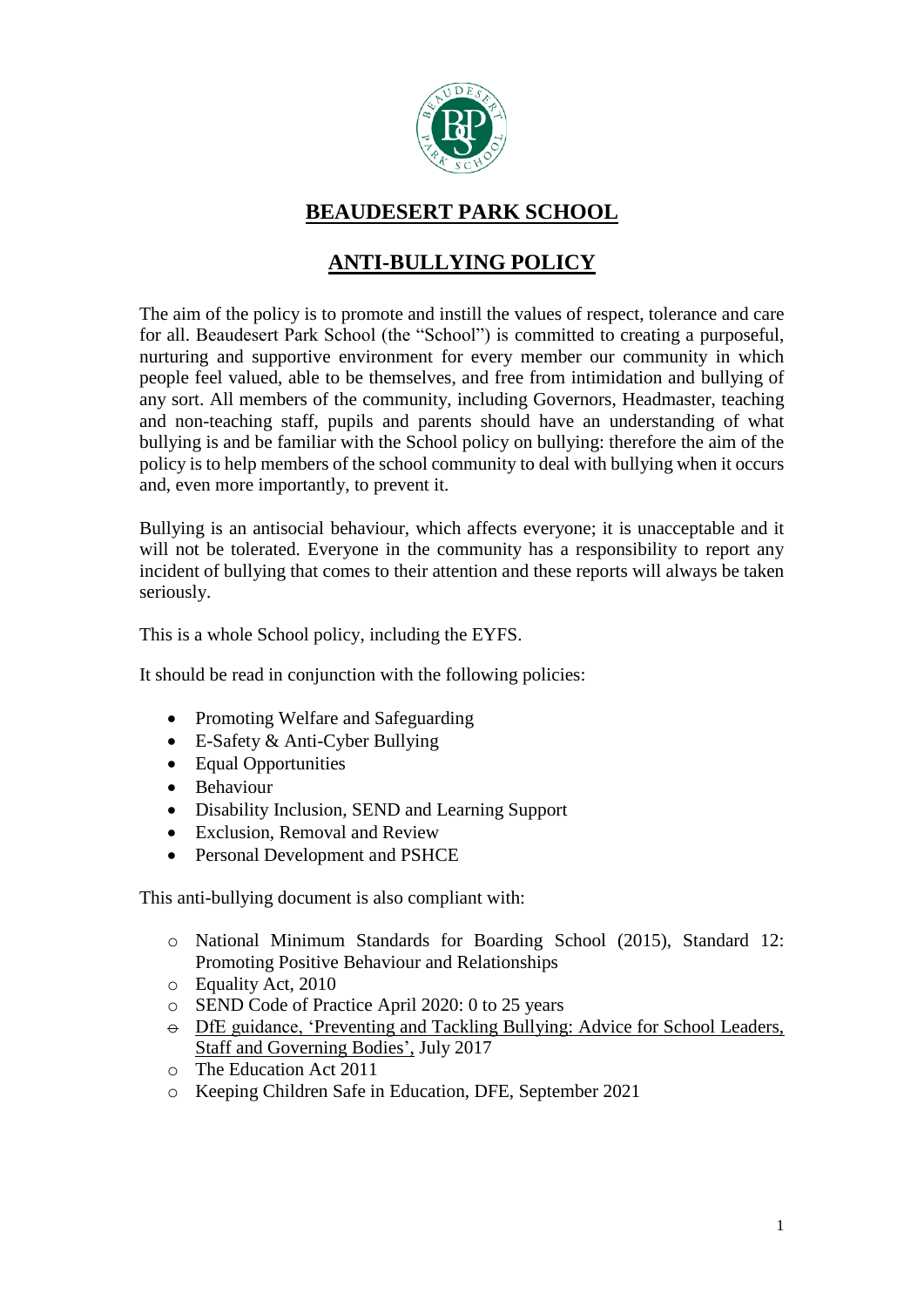## AIMS AND OBJECTIVES

- To ensure that everyone at the School has an awareness of, and sensitivity to bullying and that appropriate measures are taken to support the victim and reform the perpetrator.
- To protect pupils from bullying as part of our responsibility to provide a safe, secure, caring and friendly school environment for all children.
- To look out for all signs of bullying and to take the appropriate action to stop it.
- To develop a school environment that is both safe and secure for all pupils.
- To have in place established systems that will deal with incidents of bullying.
- To develop confident children who will notify staff of any incident of bullying.
- To inform everyone connected with the school of the school's anti-bullying policy.

## DEFINITION OF BULLYING

Bullying is a form of anti-social behaviour that has no place in this School.

It can take the form of racial, religious, cultural, sexual, sexist, homophobic, LGBT+, disability, special needs or cyber related bullying, it can target a child because they are adopted or a carer. Bullying can be motivated by prejudice. It can occur both in and outside school. It could involve physical (including sexual) intimidation, verbal, the use of prejudice based language, cyber (including social network sites like Facebook, chat rooms, email, e-photos and SMS messages/texts by mobile phone), and emotional means (by excluding, tormenting or spreading malicious rumours). It can involve manipulating a third party to tease or torment someone. It can involve complicity that falls short of direct participation. Bullying is often hidden and subtle. It can also be overt and intimidating. Passive bullying can also take place by children acting as a bystander to incidents.

Bullying is behaviour that is repeated over a period of time which makes other people feel uncomfortable or threatened, whether this is intended or not. There are many different sorts of bullying, but the three main types are:

- $\bullet$  physical hitting, kicking, pinching, shoving, damaging, taking or hiding someone else's belongings, including money.
- verbal name calling, teasing, insulting, using prejudice-based language, threatening, writing unkind notes, hand written or through use of email, misuse of mobile phones and Internet social networking websites.
- psychological being unfriendly, deliberately leaving people out, tormenting, spreading rumours, nasty looks, gestures etc.

At Beaudesert we consider any action either verbal, physical, or psychological which causes repeated intentional hurt to another person to be bullying. Any unintentional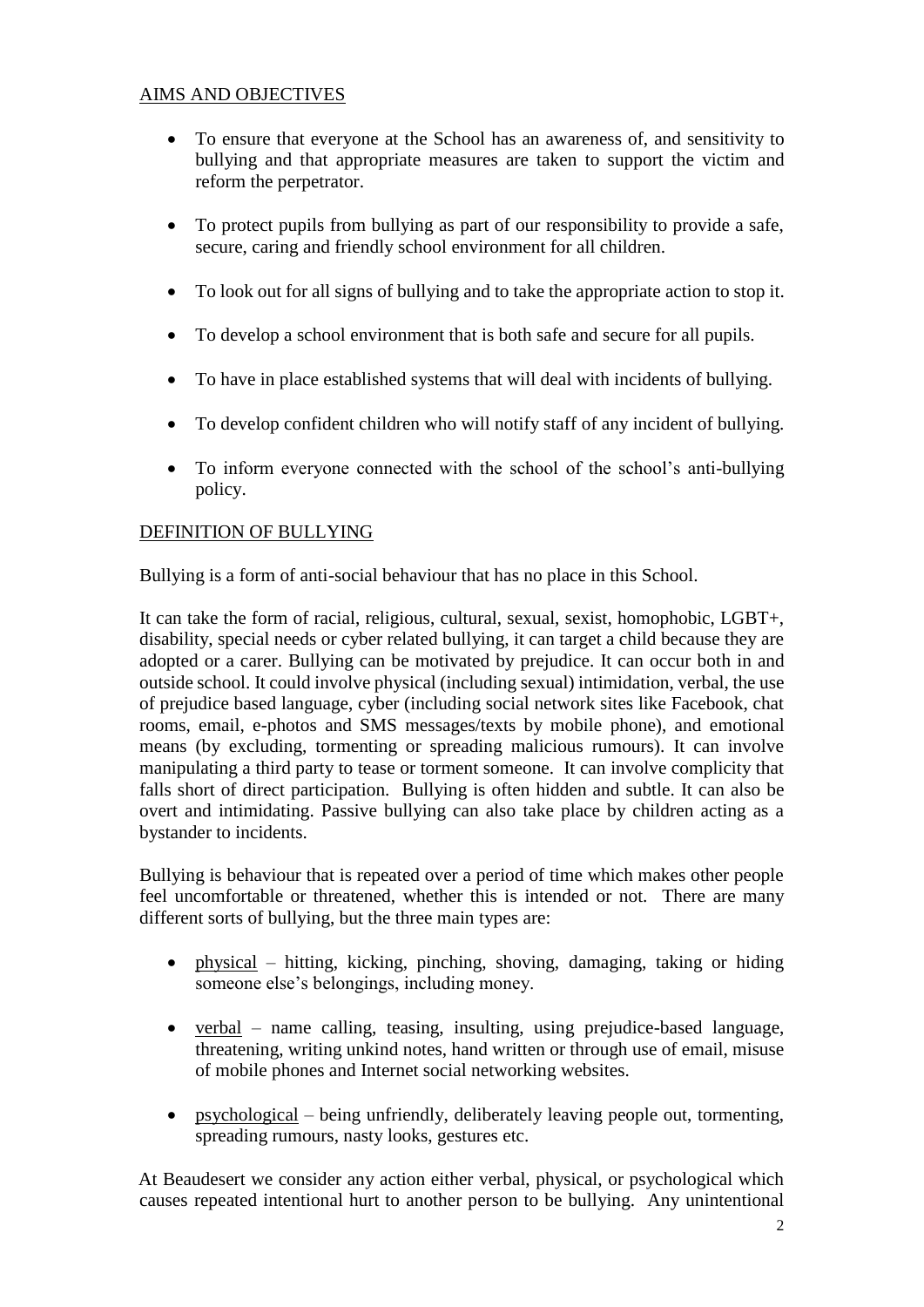actions which have the same effect can be as harmful as intentional acts of bullying and these need to be looked for and guarded against.

Bullying may occur in any situation and it is important that we are not complacent about it.

## THE SERIOUSNESS OF BULLYING

Bullying may involve actions or comments that are racist, homophobic, or which focus on disabilities or other physical attributes (such as hair colour or body shape). Bullying can happen anywhere and at any time. It can cause serious and lasting psychological damage and even suicide. Harassment and threatening behaviour are criminal offences. We always treat it very seriously. It conflicts sharply with the school's policy on equal opportunities, as well as with its social and moral principles.

We acknowledge that if bullying is left unaddressed it can have a devastating effect on individuals, causing psychological damage. It can be a barrier to their learning and have serious consequences for their mental health not only in childhood but also into adulthood.

The Everyone's Invited website is a stark reminder of why keeping children safe is of paramount importance and why we must remain constantly vigilant to all forms of abuse, including child-on-child sexual abuse and harassment. (see Appendix 3 Anti-Sexual Bullying for more information)

We are aware that under Sections 90 and 91 of the Education and Inspections Act 2006 that we have the power to discipline pupils for misbehaving off the school premises such as on school or public transport, outside local shops or in a town or village centre. All reported incidents of bullying outside school will be investigated and acted on.

## GUIDELINES FOR STAFF

Bullying and the seriousness with which the School views incidences of bullying should be thoroughly discussed as part of the PSHCE programme, Assemblies, and in Form time. The same is true in the Pre-prep, where Circle Time is also used. Bullying may also be a topic covered during an Assembly, drama sessions or through stories and literature. Pupils should be made aware of what action to take if they become a victim and that they cannot beat bullying single-handed. They should be told to tell someone; a teacher, a peer listener or a parent for example. In the classroom, in the boarding house and on the School Council notice board are posters displaying the various people that a child can talk to, in addition to the telephone number for Childline. There is also an independent listener, Mrs J Erskine Crum. Children who wish to talk about bullying must always feel they are being taken seriously and be given the opportunity to explain how the situation is affecting them.

At Beaudesert there are no 'initiation ceremonies' intended to cause pain, anxiety or humiliation.

An awareness of the nature of bullying will be raised through staff discussion (e.g. highlighting areas where bullying may occur), staff training, Religious Education and Philosophy & Ethics lessons, Drama, and PSHCE lessons. Pupils should be regularly reminded of our expectations of them under our agreed Behaviour Policy. The aim is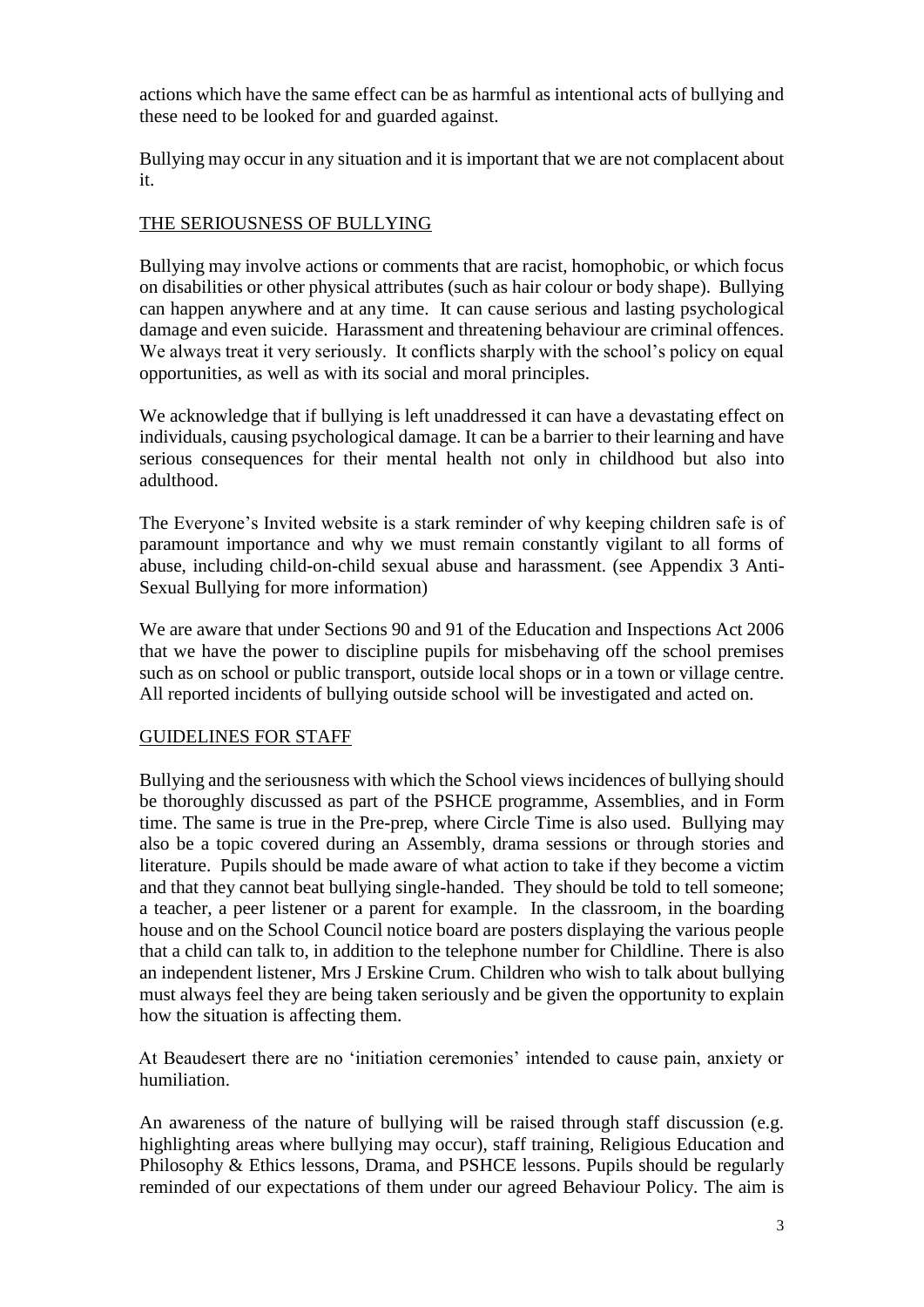to ensure the whole School has an anti-bullying culture. Pupils should understand that there are potentially very serious consequences for those involved in bullying, including exclusion.

Weekly pastoral meetings which Prep School staff attend will be the forum through which other members of staff are informed of incidents on a 'need to know' basis. More detailed discussions will take place during the weekly Pastoral Group meeting. Incidents involving Pre-prep children are discussed at Pre-prep staff meetings and at the Pastoral Group meeting.

## SIGNS OF BULLYING

Changes in behaviour that may indicate that a pupil is being bullied include:

- Unwillingness to return to school
- Displays of excessive anxiety, becoming withdrawn or unusually quiet
- Failure to produce work, or producing unusually bad work, or work that appears to have been copied, interfered with or spoilt by others
- Books, bags and other belongings suddenly go missing, or are damaged
- Change to established habits (e.g. giving up music lessons, change to accent or vocabulary)
- Psychological damage and diminished levels of self confidence
- Frequent visits to the school nurse with symptoms such as stomach pains, headaches
- Unexplained cuts and bruises
- Frequent absence, erratic attendance, late arrival to class
- Choosing the company of adults
- Displaying repressed body language and poor eye contact
- Difficulty in sleeping, experiencing nightmares
- Talking of suicide or running away

Although there may be other causes for some of the above symptoms, a repetition of, or a combination of these possible signs of bullying should be investigated by parents and teachers.

#### THE SCHOOL'S RESPONSE TO BULLYING

Bullying by any member of the School community is unacceptable as everyone at Beaudesert has the right to attend School with peace of mind and the expectation of being treated with respect by others.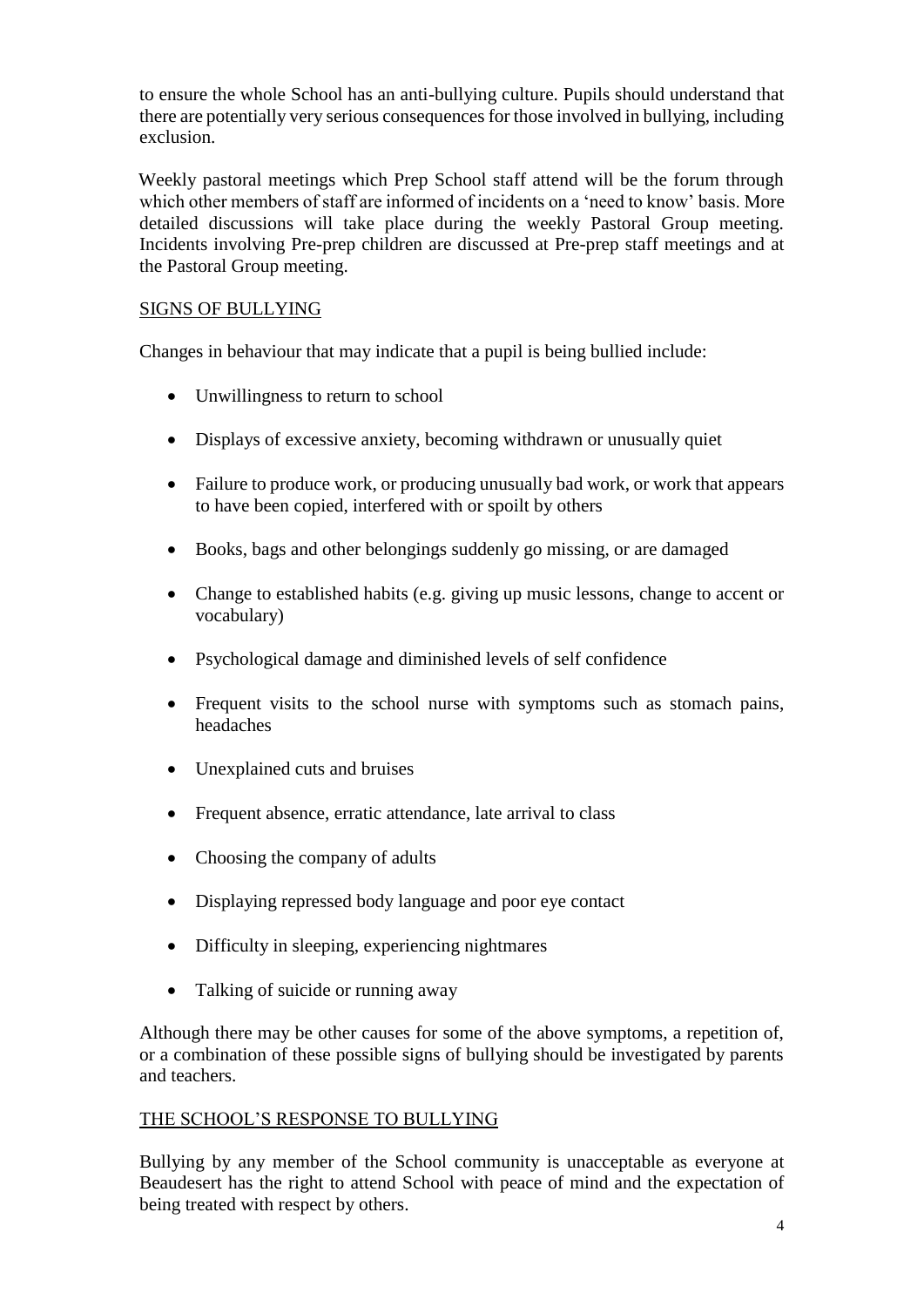Beaudesert is proud of its record over the years as a caring, sharing family community aimed at developing happy, fulfilled young people.

We recognise and agree with the often quoted belief that, 'a school which says that it has no bullying is either being economical with the truth or doesn't know what is happening within its walls'.

The following, therefore, is the process by which we at Beaudesert aim to ensure that:

- 1. Incidents of bullying occur as little as possible.
- 2. When and where they do occur they are identified quickly, and dealt with effectively, for all concerned.

Every member of the community may find themselves in a situation where they come across an incidence of bullying. Therefore we are all in a position to be the first line of defence against bullying.We should all strive for high standards of mutual care and support.

Pupils should tell an adult immediately that they are aware of any bullying taking place, whether to themselves or any other member of the Beaudesert community.

## PROCEDURES TO FOLLOW

## *Who deals with the incident?*

Reports of bullying should always be taken seriously and dealt with as quickly as possible. Pupils should be encouraged to talk freely and openly about their concerns. Incidents of bullying may be brought to the attention of members of staff by parents as children will naturally often confide in them first.

If the incident is minor and apparently a 'one-off' the member of staff should deal with the case accordingly. However, if it becomes clear that the incident is part of a pattern, he/she should deal with the problem according to the School's agreed policy. He/she should raise awareness of other staff, especially the pupil's Form Tutor. If the incident is serious, e.g. physical harassment, intimidation, etc., it should be brought to the attention of the Assistant Head Pastoral in the first instance and then the Deputy Head and Headmaster, if the incident is considered sufficiently serious.

The Assistant Head Pastoral retains a 'Bullying Concerns Log' in which he and the Deputy Head record incidents, events or patterns of behaviour that cause concern, but that are not deemed to be bullying. This is a method of offering early help and prevention to both potential victim and bullying. The parents of both are made aware when such a concern is recorded. In all cases of bullying an Incident Form should be completed (appendix 2) and passed to the Assistant Head Pastoral who will discuss this with the Deputy Head and Headmaster.

#### *How should the incident be dealt with?*

• Reassure the victim and deal with the bully (as necessary).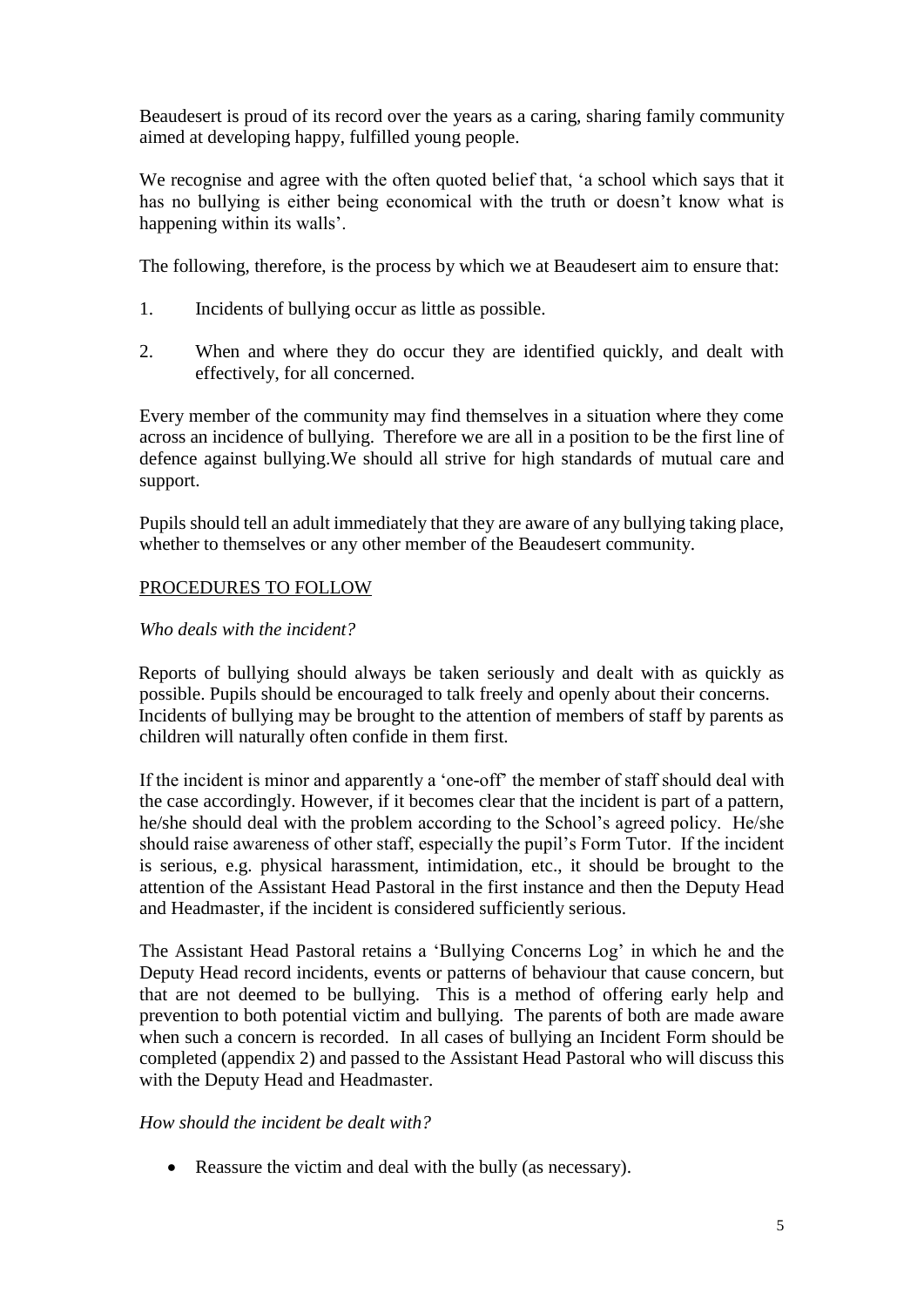- Remain calm, take the incident or report seriously, discuss with the victim why it started and the history of the situation, etc.
- Complete an Incident Form (see Appendix 2).
- Take action to diffuse the problem as quickly as possible.
- Think whether your action needs to be private or public.
- The parents of both the victim and the bully will be informed on all occasions when an Anti-Bullying Incident Form is completed.
- Offer concrete help, advice and support to the victim.
- Make it plain to the bully that you disapprove of his, or her, actions.
- Encourage the bully to see the victim's point of view.
- Ensure consequences are in place for the bully if you have to.
- Secure an agreement from the bully to improve his/her behaviour and avoid a repetition of such behaviour.
- The bully should give a written undertaking on a sheet of paper to be attached to the Incident Form that he/she will not repeat his/her behaviour and sign it (differentiated according to ability). The bully will receive constructive support to enable them to understand the behaviour expected of all pupils (with reference to the Pupil Code of Conduct), what behaviour is unacceptable, and to learn that good behaviour is a better way. The bully must be reminded that he/she must take no retaliatory action against the victim.
- Agree a review date with the victim and add this to the Incident Form, pass a copy of the Form to the Deputy Head & Headmaster.
- Continue to monitor the wellbeing of the victim and the behaviour of the bully. Meet the victim on the review date to determine whether the bully has stopped his/her behaviour. If the bullying has stopped comment favourably to the bully, inform staff that the problem has stopped. Inform the Deputy Head if the bullying has continued. The Deputy Head or Headmaster will then take appropriate action.

It should always be acknowledged that some children set themselves up as victims, and the reasons for this should be thoroughly investigated and appropriate support given.

## *Resolution of bullying incidents*

Each incidence of alleged bullying may need to be treated differently. Many courses of action may follow an investigation, such as:

• The two parties will be brought together by the Deputy Head or Assistant Head Pastoral to mediate the problem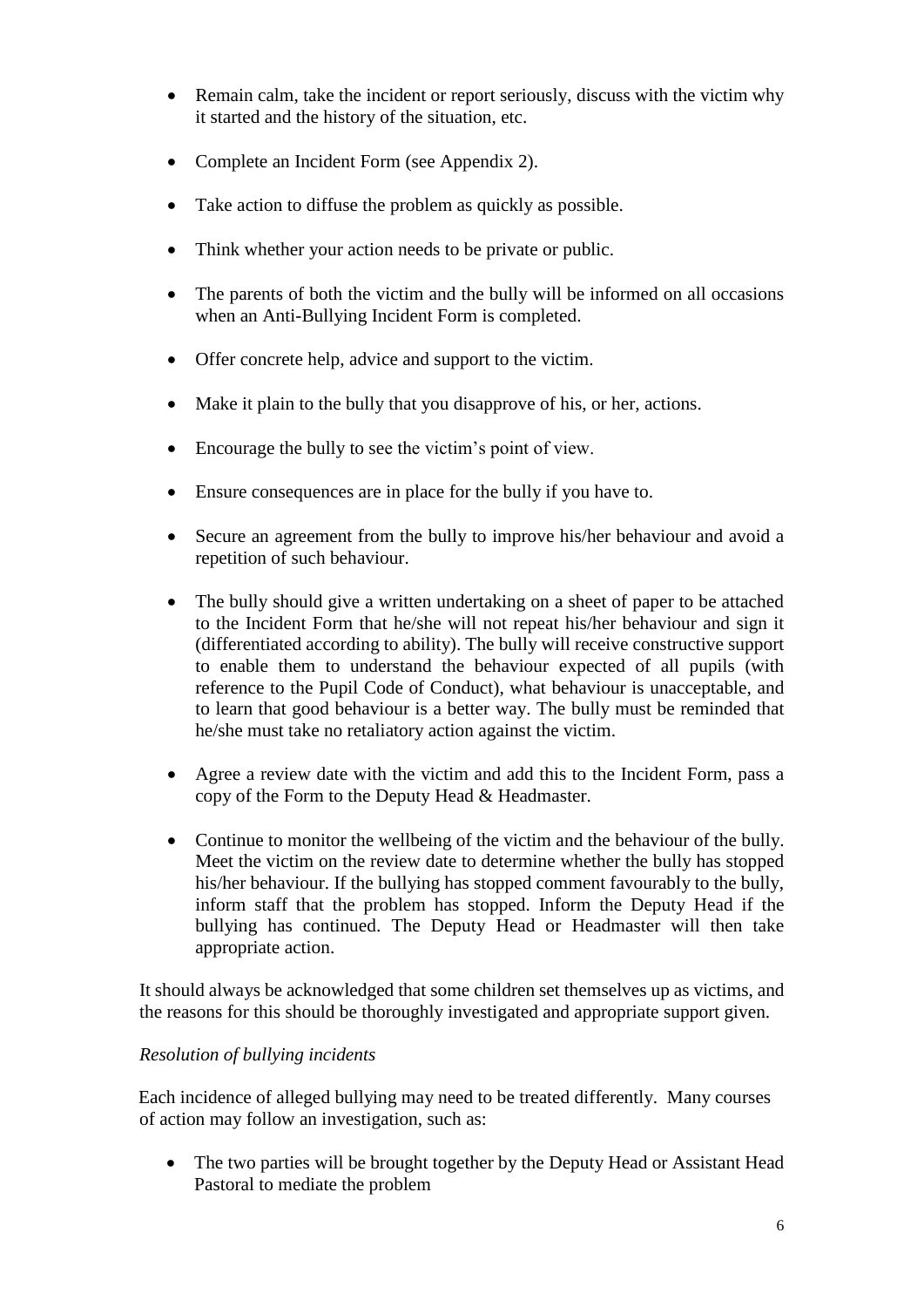- Children involved may be asked to explain themselves in front of the Headmaster
- The child accused of bullying may be asked to apologise to the victim's parents
- The Head may deliver a strong warning to the accused concerning his/her future behaviour and his/her place in the school

The Co-ordinator of PSHCE (Assistant Head Pastoral) is always available for discussion and advice on any particular situation.

In the case of more serious issues of bullying, the following people may be involved in the resolution, depending on the circumstances of the incident:

- a) The two form teachers concerned and Housemaster for boarding incidents
- b) The two form teachers with the Deputy Head or Assistant Head Pastoral
- d) The Headmaster
- e) Head of Pre-prep

All cases of bullying will be passed on to the Assistant Head Pastoral who will log the incident in the 'School's Bullying Log'

This will also be recorded in the iSAMS Wellbeing manager, under bullying, where relevant staff will be informed.

Parents will be involved when the staff concerned with resolving the incident, together with the Headmaster, deem it necessary.

#### *Sanctions that might be applied*

Sanctions may range from a verbal warning to one of the Schools' standard punishments (i.e. loss of free time), even ranging up to temporary or permanent exclusion, as set out in the Behaviour policy depending on the gravity of the offence and the pupil's record with reference to bullying.

The aim of sanction is to:

- Help the person harmed to feel safe again and be assured that the bullying will stop.
- Hold the perpetrator to account getting him/her to recognise the harm caused and to deter him/her from repeating the behaviour.
- Demonstrate to the School's community that bullying is unacceptable and that the schools have effective ways of dealing with it, so deterring others from behaving similarly.

#### *Threshold for Reporting Incidents of Bullying to External Agencies*

In all cases of bullying, cyber-bullying and bullying outside school, staff must follow the School's reporting procedures and ensure the Headteacher and Deputy Head are aware of such incidents, and the Designated Safeguarding Lead (DSL) where necessary.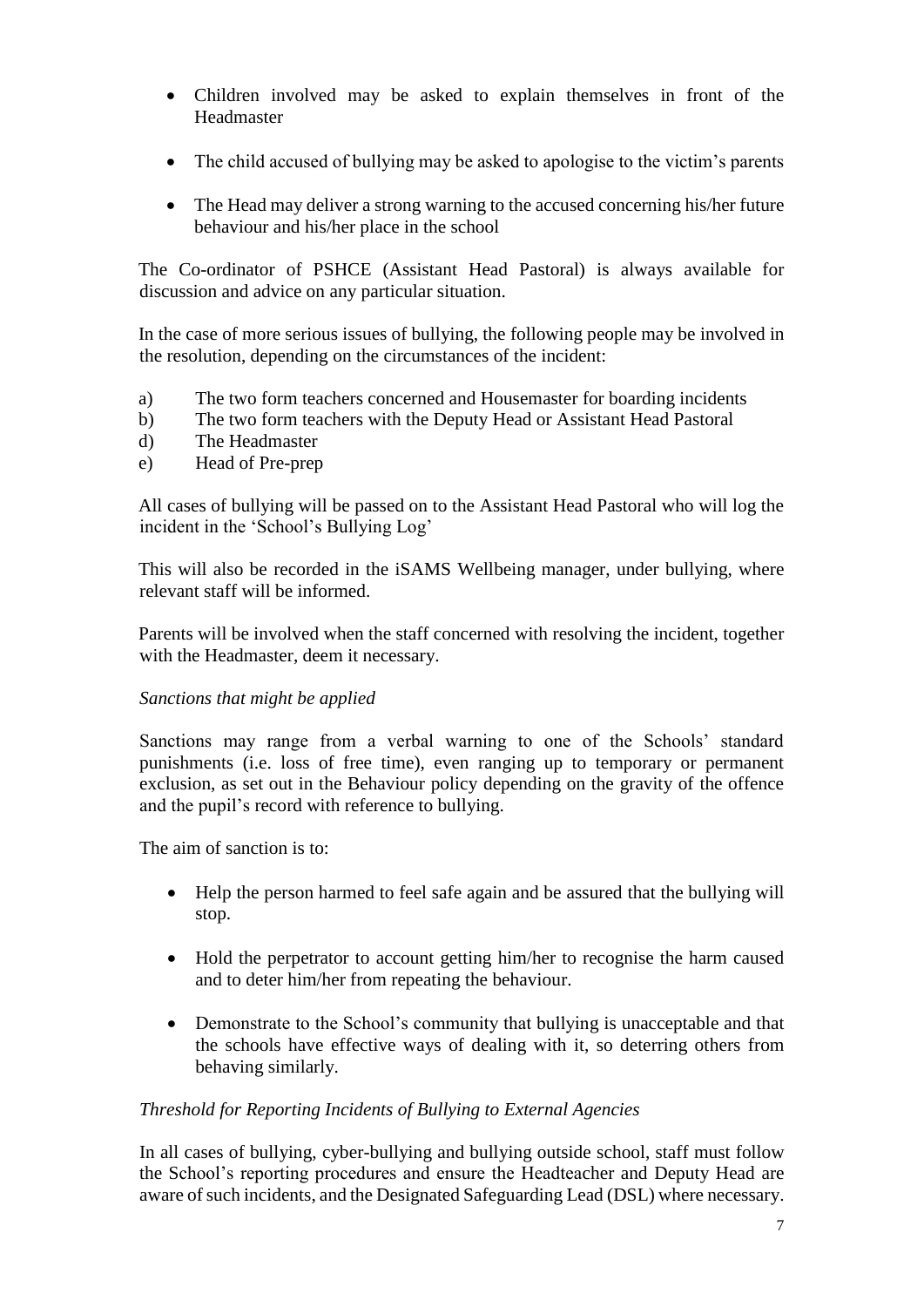When there is reasonable cause for the Headteacher, DSL and Deputy Head to believe that the child/children is/are suffering or likely to suffer significant harm, they will report the incident to outside agencies, such as the police or children's social care.

When there is abuse of one or more pupils against another pupil this incident should be treated as a safeguarding/child protection concern and the Promoting Welfare & Safeguarding Policy should be followed.

If a crime has been committed, or there is likelihood of a crime being committed and/or the bullying is of sufficient seriousness the School will refer the matter on to external agencies (such as police/ children's social care) whilst supporting the child/children in school, wherever possible. A bullying incident will be treated as a child protection concern when there is reasonable cause to believe that a child is suffering or likely to suffer significant harm.

The School's Behaviour Policy is central to the School's stance against bullying.

## CYBER-BULLYING

Cyber-bullying can be defined as "the use of ICT technologies to support deliberate, repeated, and hostile behaviour by an individual or group that is intended to harm others"

Cyber-bullying could involve communications by various electronic media, including for example:

- Texts, instant messages or calls on mobile phones
- The use of mobile phone camera images to cause distress, fear or humiliation
- Posting threatening, abusive, offensive or humiliating material or comments on websites (including blogs, personal websites and social networking sites such as Facebook, Instagram, Twitter or YouTube)
- Using e-mail to message others in a threatening or abusive manner, or
- Hijacking/ cloning e-mail accounts.

For the prevention of cyber-bullying, the School takes the following measures:

- Expects all pupils to adhere to its Pupil Code of Conduct for ICT. Certain sites are blocked by our filtering system and our ICT Support Department monitors pupils' use
- May impose disciplinary sanctions for the misuse, or attempted misuse, of the internet
- Issues all pupils with their own personal School email address. Access to personal email sites such as "Hotmail" is not allowed from School computers/ tablets inside School
- Offers guidance on the safe use of social networking sites and cyber-bullying in PSHCE & ICT lessons, which covers blocking, removing contacts from "friend" lists and sharing personal data
- Offers guidance on keeping names, addresses, passwords, mobile phone numbers and other personal details safe
- Does not allow the use of mobile phones or Internet enabled cameras in **School**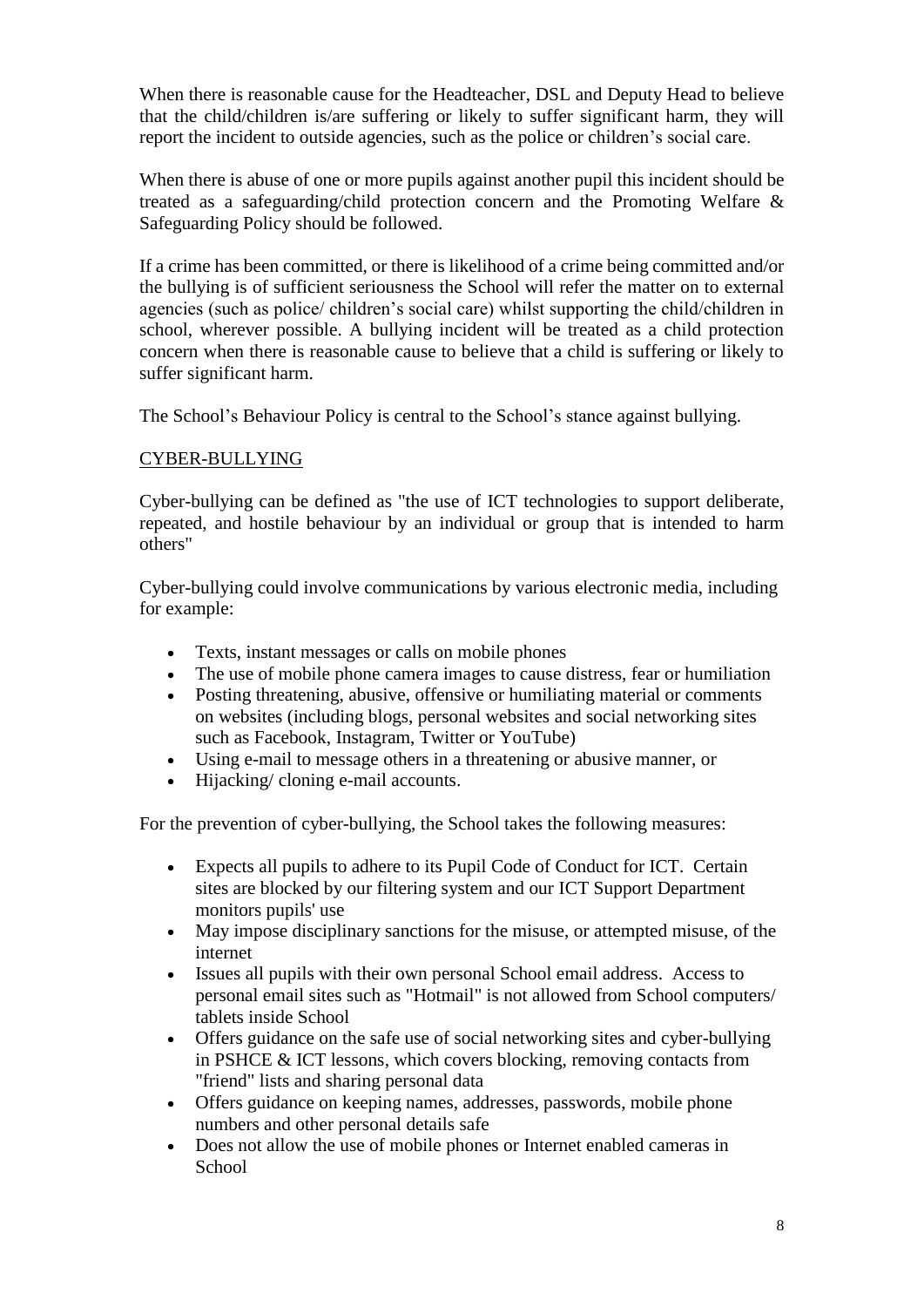(See associated policies for more details including the e-Safety and Anti-Cyber Bullying Policy)

## NURSERY & EYFS CHILDREN

Even the youngest children at Beaudesert are encouraged to behave towards each other with kindness and consideration. They are encouraged to learn to look after their own possessions and to respect others' possessions. We expect them to be honest, helpful and polite, and to work hard and to listen to others. They should respect everyone and learn to value differences and diversity. The Head of the Nursery Department is in charge of the management of behaviour in the Nursery.

In the Pre-prep, we explain to children why some forms of behaviour are unacceptable and hurtful to others. We rarely need to impose sanctions in the EYFS. Occasionally, a child may be sent to see the Head of Pre-prep, who will explain the inappropriateness of a particular action, and will follow this up with a phone call to the parents.

Copies of the Behaviour Policy (including EYFS children) are available for parents to read in the department.

This policy is available to all parents of pupils and prospective pupils on our website. It is communicated to all staff and pupils including junior and recently appointed staff.

## COVID-19

When a member of staff is talking to a child, they will adhere to social distancing and follow other COVID-19 protocols and find a suitable location for this.

If an incident of bullying is reported while the children are being taught remotely, exactly the same procedures will be put in place but the contact with the children and parents will be via Zoom or similar software.

This policy can be made available in large print or other accessible format if required.

| <b>Authorised by</b>                                      |                                                                            |
|-----------------------------------------------------------|----------------------------------------------------------------------------|
| <b>Date</b> $23^{rd}$ November 2021<br><b>Approved by</b> | A Melvin<br>Chair of Boarding, Pastoral &<br><b>Safeguarding Committee</b> |
| <b>Date</b> $23^{rd}$ November 2021                       | M Pyper<br><b>Chair of Governors</b>                                       |
|                                                           |                                                                            |
| <b>Last Reviewed</b><br><b>Next Review</b>                | November 2020<br>November 2022                                             |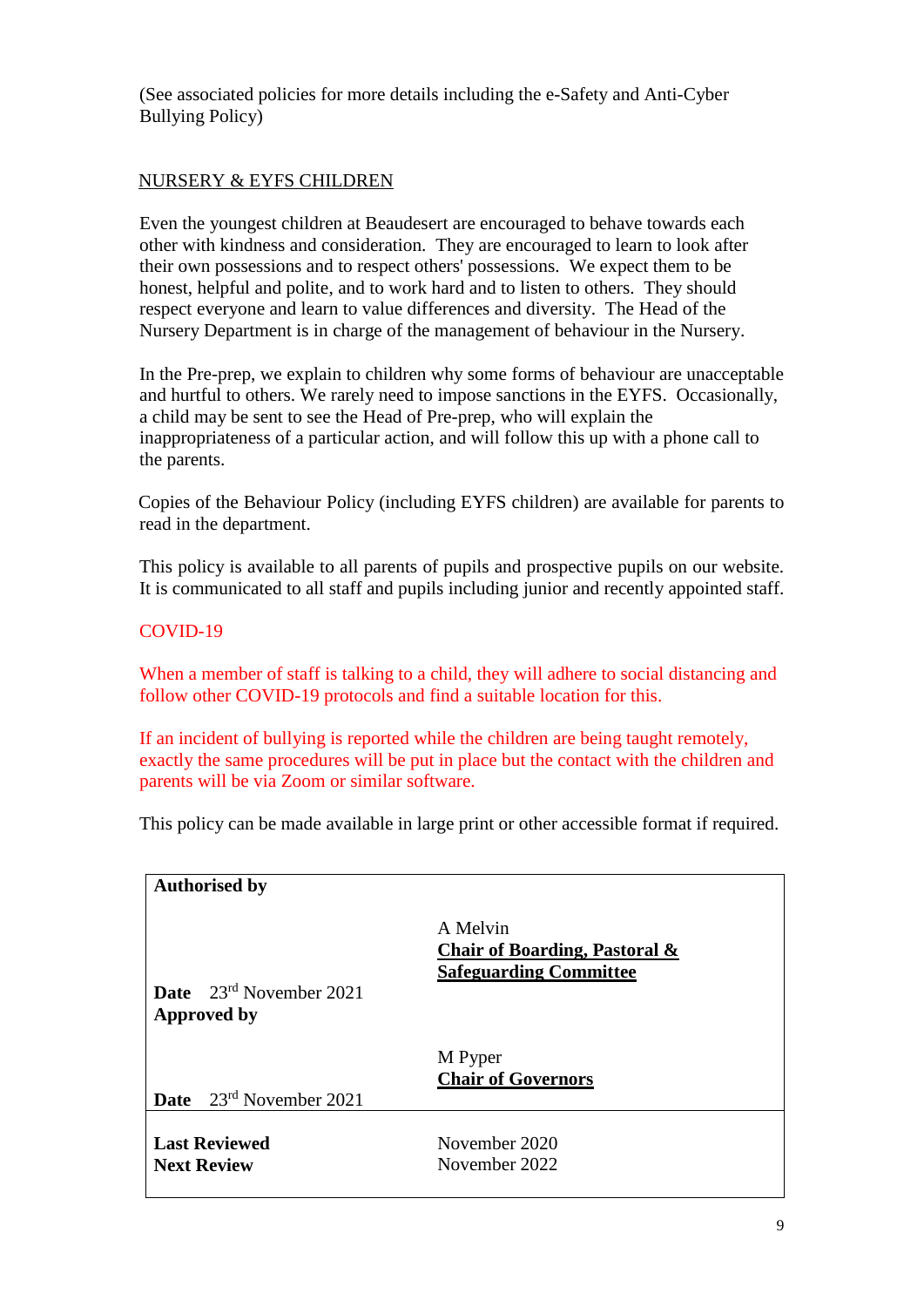## **APPENDIX 1: Anti-Bullying Policy For Children**

WHAT IS BULLYING?

Bullying is behaviour which makes you or other people feel uncomfortable or threatened. It may be that the behaviour is on purpose or not.

There are different sorts of bullying but the three main types are:

Physical hitting, kicking, damaging, taking or hiding someone else's belongings, including money, pinching and shoving.

Verbal name calling, teasing, insulting, threatening, writing unkind notes. Cyber Bullying through the use of mobile phones, email, face book etc.

Emotional being unfriendly, tormenting, spreading rumours, nasty looks, nasty gestures, deliberately leaving people out

People react differently. It is not always possible to tell if someone is hurt or upset.

WE WISH OUR SCHOOL TO BE A PLACE WHERE ALL FEEL SAFE AND EVERYONE CAN ENJOY SCHOOL WITHOUT FEAR. EVERY PUPIL HAS THE RIGHT TO BE SAFE AND HAPPY IN SCHOOL, AND TO BE PROTECTED AT ALL TIMES.

BULLYING IS NEVER ACCEPTABLE

IF YOU ARE BEING BULLIED, OR YOU KNOW THAT SOMEONE ELSE IS, PLEASE TELL SOMEONE – EITHER A MEMBER OF STAFF OR A MONITOR – STRAIGHT AWAY AND WE WILL DEAL WITH IT.

WHAT BULLIES ARE DOING IS WRONG AND IT IS YOUR DUTY TO HELP YOURSELF OR THE VICTIM.

NOT TELLING MEANS THAT THE VICTIM WILL CONTINUE TO SUFFER AND THE BULLY WILL CARRY ON, PROBABLY WITH OTHERS, TOO.

WE WILL NOT TELL THE BULLY WHO TOLD US ABOUT THEM.

WE ALL HAVE A RESPONSIBILITY TO MAKE SURE THAT BULLYING IS NOT ALLOWED IN OUR SCHOOL.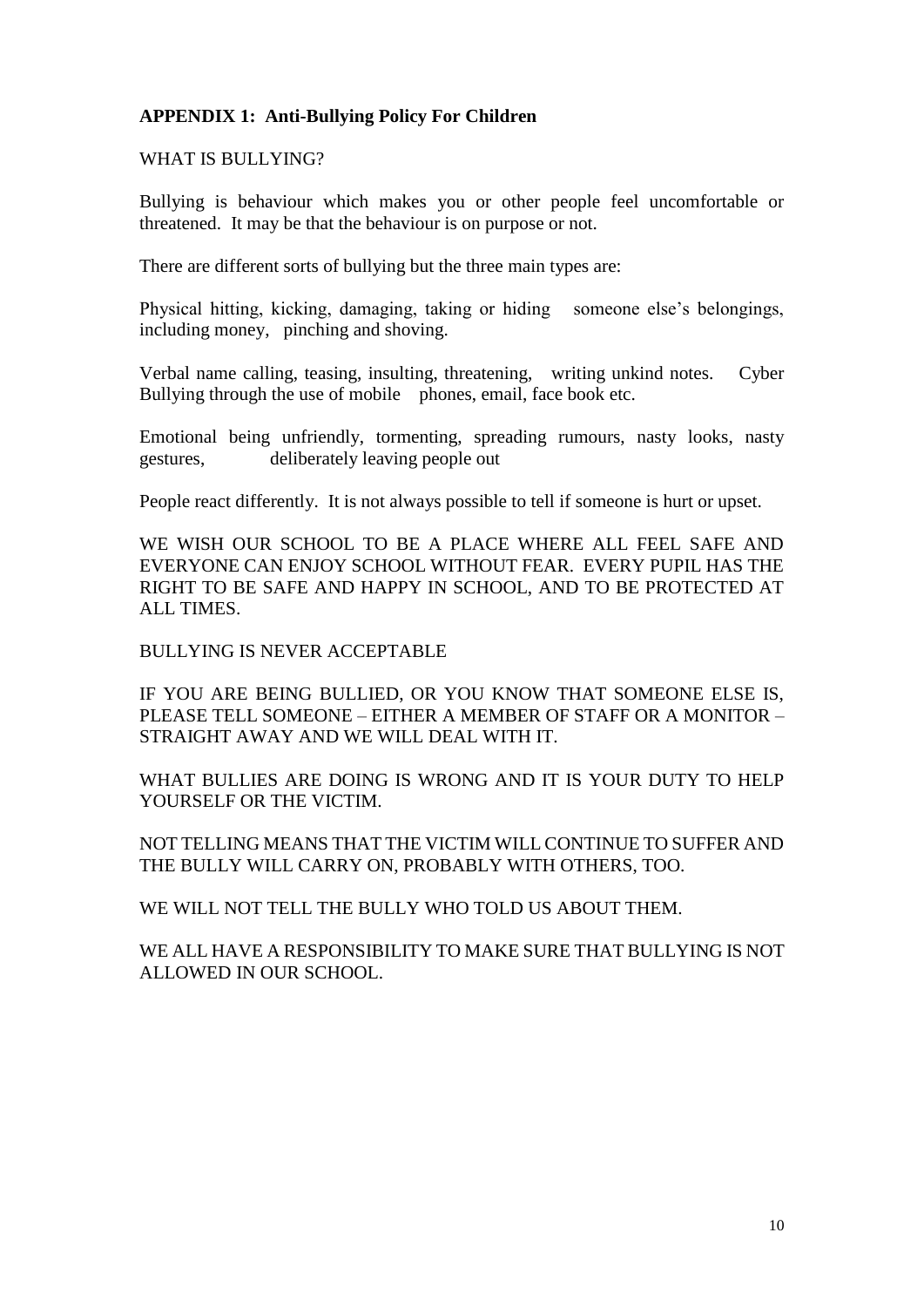# **APPENDIX 2:** Bullying Incident - report form



| Name of child                                     | Form               | Date               |       |  |
|---------------------------------------------------|--------------------|--------------------|-------|--|
| Name of other children involved                   |                    |                    |       |  |
|                                                   |                    |                    |       |  |
|                                                   |                    |                    |       |  |
|                                                   |                    |                    |       |  |
|                                                   |                    |                    |       |  |
| Type of bullying (please tick)                    |                    |                    |       |  |
|                                                   |                    |                    |       |  |
| Physical<br>Verbal                                | Social             |                    | Cyber |  |
|                                                   |                    |                    |       |  |
| Details of the type of bullying e.g. Name calling |                    |                    |       |  |
|                                                   |                    |                    |       |  |
|                                                   |                    |                    |       |  |
|                                                   |                    |                    |       |  |
| How long has it been going on for?                |                    |                    |       |  |
|                                                   |                    |                    |       |  |
|                                                   |                    |                    |       |  |
|                                                   |                    |                    |       |  |
| Where does it generally take place? (please tick) |                    |                    |       |  |
| 1. In the dormitory?                              | (A) In the morning | (B) In the evening |       |  |
|                                                   |                    |                    |       |  |
| 2. In class?                                      |                    |                    |       |  |
|                                                   |                    |                    |       |  |
| Details                                           |                    |                    |       |  |
|                                                   |                    |                    |       |  |
|                                                   |                    |                    |       |  |
| 3. Between lessons / lunchtime?                   |                    |                    |       |  |
| If so where?                                      |                    |                    |       |  |
|                                                   |                    |                    |       |  |
|                                                   |                    |                    |       |  |
| 4. at another time in the day?                    |                    |                    |       |  |
|                                                   |                    |                    |       |  |
|                                                   |                    |                    |       |  |
|                                                   |                    |                    |       |  |
| Have they told anyone about it before?            |                    |                    |       |  |
| If yes, what happened?                            |                    |                    |       |  |
|                                                   |                    |                    |       |  |
| Information (summary)                             |                    |                    |       |  |
|                                                   |                    |                    |       |  |
|                                                   |                    |                    |       |  |
|                                                   |                    |                    |       |  |
|                                                   |                    |                    |       |  |
|                                                   |                    |                    |       |  |
|                                                   |                    |                    |       |  |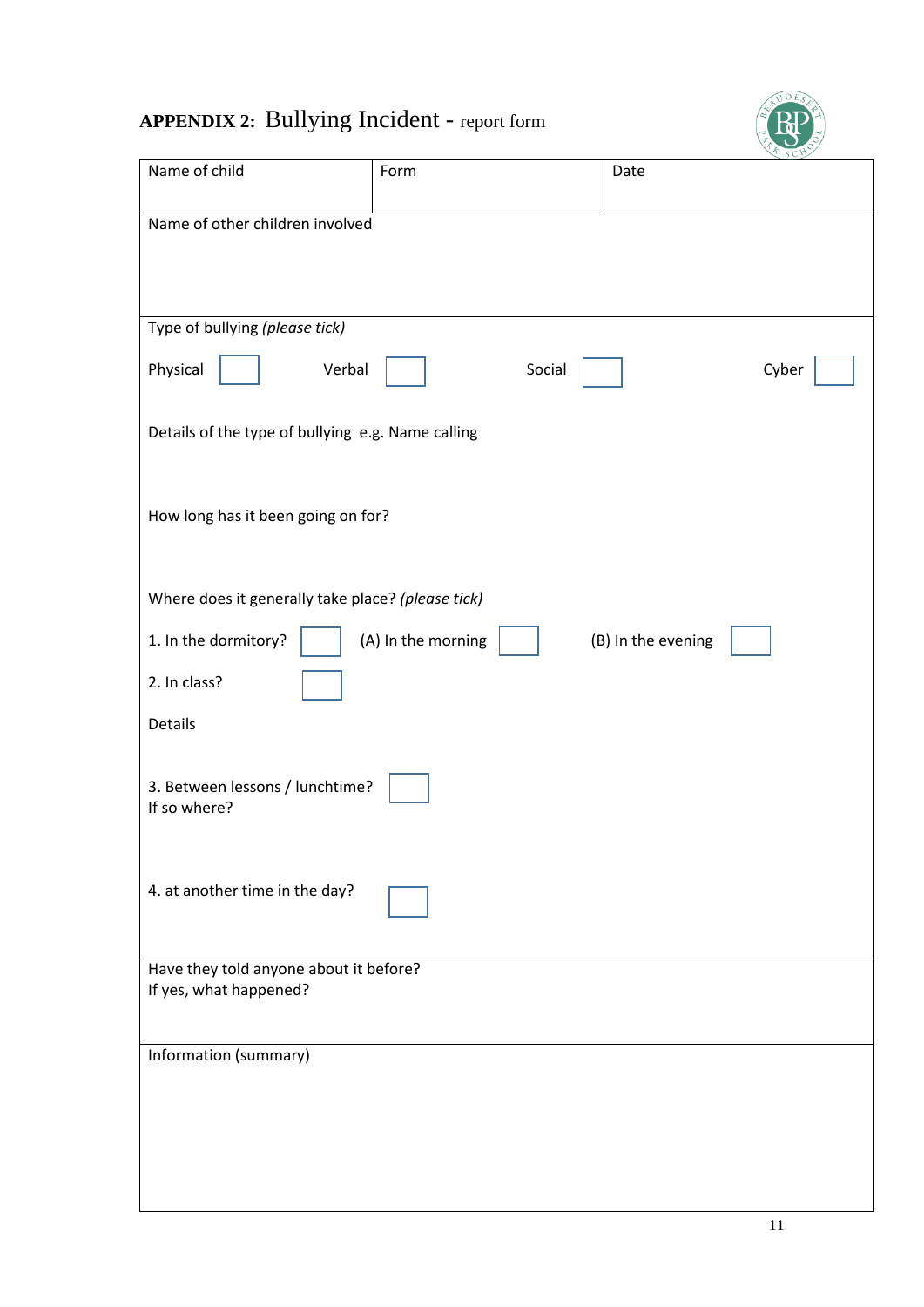| Information (cont)   |  |
|----------------------|--|
|                      |  |
|                      |  |
|                      |  |
|                      |  |
|                      |  |
|                      |  |
|                      |  |
|                      |  |
|                      |  |
|                      |  |
|                      |  |
|                      |  |
|                      |  |
|                      |  |
|                      |  |
|                      |  |
| Signed               |  |
|                      |  |
| Review and next step |  |
|                      |  |
|                      |  |
|                      |  |
|                      |  |
|                      |  |
|                      |  |
|                      |  |
|                      |  |
|                      |  |
|                      |  |
| Signed               |  |
|                      |  |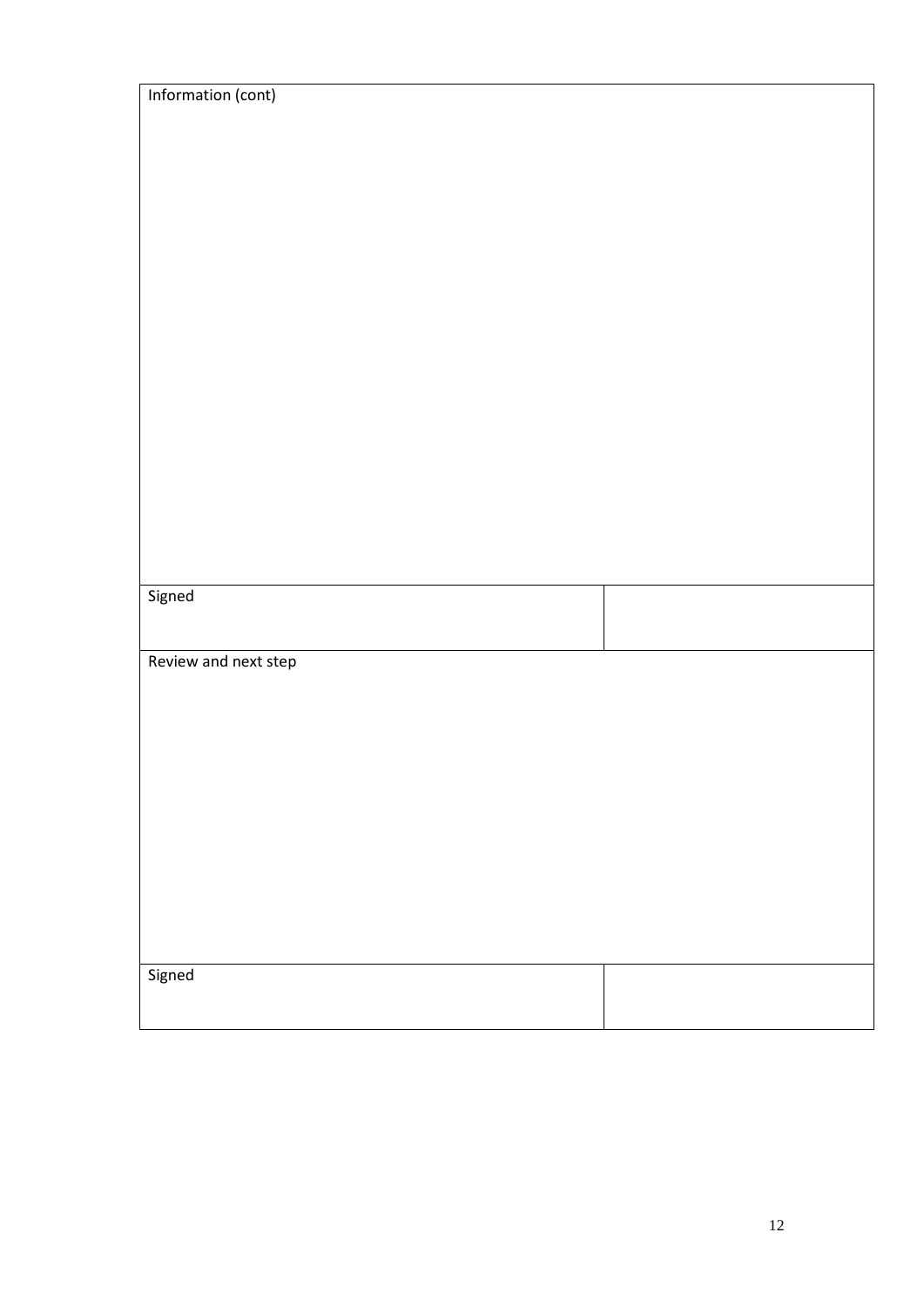## **APPENDIX 3: Anti-Sexual Bullying**

Our aims are to uphold every child's right to protection from all forms of violence and exploitation and to a safe education, and to increase recognition that sexual bullying prevents the full enjoyment of these rights.

## **Definition**

Sexual bullying is any bullying behaviour whether physical or non-physical, that is based on a person's sexuality or gender. It is when sexuality or gender is used as a weapon by boys or girls towards other boys or girls.

It can be carried out to a person's face, behind their back or through the use of technology. For example:

- Teasing or putting someone down because of:
	- o Their behaviour (e.g. because they haven't or have had sex)
	- o Their sexuality
	- o Their body (e.g. the size of their breasts, bottom or muscles)
- Using words that refer to someone's sexuality in a derogatory way (like calling something 'gay' to mean that it is not very good)
- Using sexual words to put someone down
- Making threats or jokes about serious or frightening subjects like rape
- Spreading rumours about someone's sexuality and sex life including on social media, via text, using graffiti and via email
- Touching parts of someone's body that they don't want to be touched (this includes squeezing, pinching, kissing, groping)
- Putting pressure on someone to act in a sexual way
- Upskirting, which typically involves taking a picture under a person's clothing without them knowing, with the intention of viewing their genitals or bottom to obtain sexual gratification, or to cause the victim humiliation, distress or alarm.

#### **What are the consequences for victims of sexual bullying?**

Research has shown that bullying can negatively impact the emotional wellbeing of pupils affected. This can include low self-esteem and confidence, poor body image, depression and anxiety. In some cases, sexual bullying can be linked to poorer educational outcomes and increased truancy rates for the young people involved.

## **The rights of children**

Children have a right to be safe from abusive and exploitative behaviour, and a right to a fulfilling education. Beaudesert Park School has a responsibility to protect them from such behaviour. Sexual bullying can prevent the full enjoyment of these rights, as set out in the UN Convention on the Rights of the Child (1989). These include:

- Article 19 states parties shall take all appropriate legislative, administrative, social and educational measures to protect the child from all forms of physical or mental violence, injury or abuse, neglect or negligent treatment, maltreatment or exploitation, including sexual abuse, while in care of parent(s), legal guardians(s) or any other person who has the care of the child.
- In England, Section 61 of the Schools Standards and Framework Act 1998 introduced a legal requirement for schools to produce and anti-bullying policy (as part of a student discipline policy) from 1st September 1999. Additionally,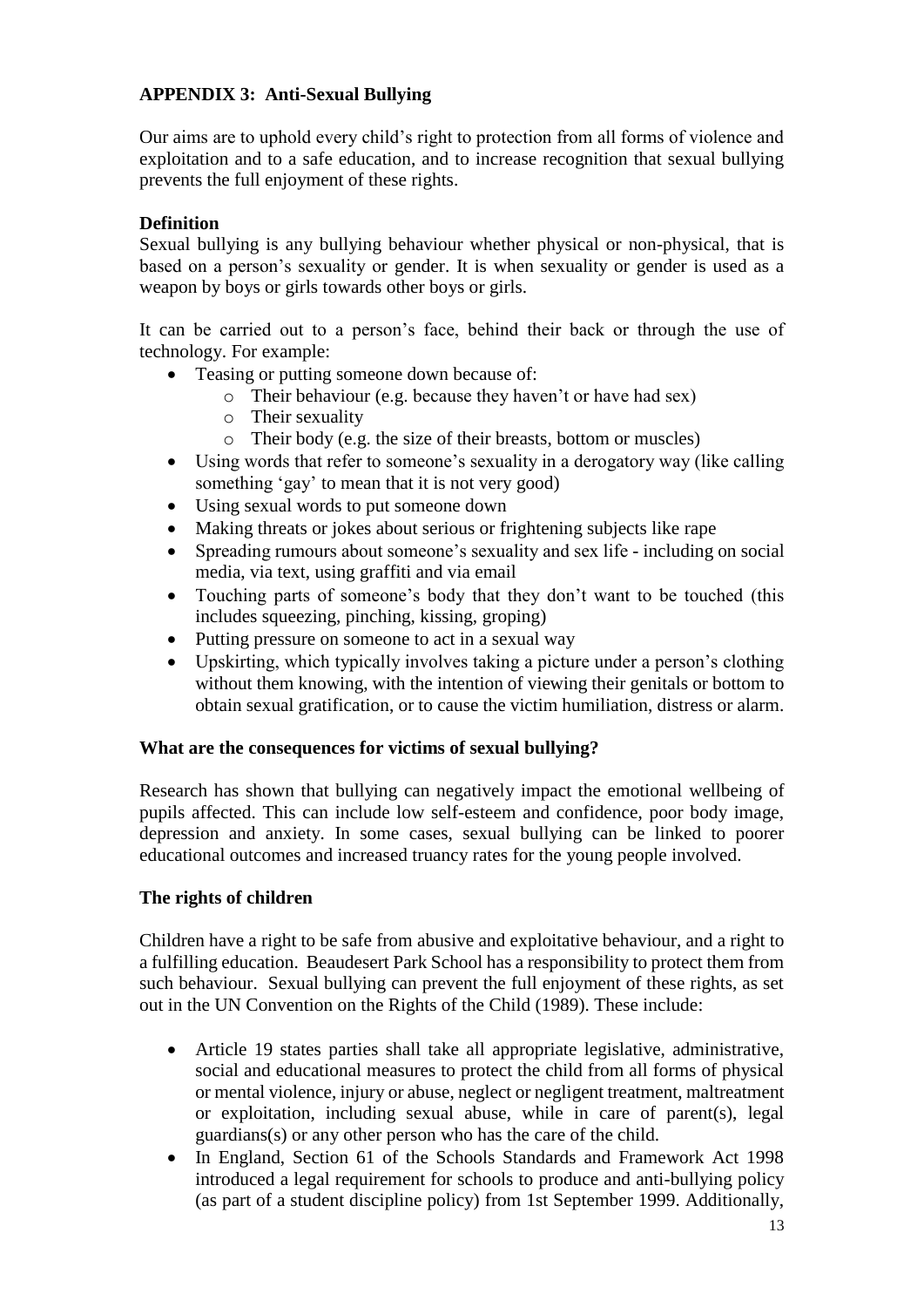Section 175 of the Education Act 2002 required schools and local authorities to safeguard and promote the welfare of children. Subsequent guidance set out that safeguarding the welfare of children "encompasses issues such as student health and safety and bullying".

Our aim is to create a safe school environment whereby staff and children promote a culture of best practice as well as preventing and responding to incidences of sexual bullying therefore, creating a safe school environment. The most effective anti-bullying initiatives are those that form part of a whole school strategy. Bullying can only be reduced by creating an understanding of why it happens and a determination to foster a community in which all people are treated with respect and kindness.

Alongside devising and implementing anti-bullying policies, all members of the school community, including teachers, support staff, children, parents and governors, are involved in creating and maintaining a safe environment. It also requires members of the school community to uphold standards of behaviour as set out in the School's Anti-Bullying Policy, and to prevent and respond swiftly to all forms of bullying. Furthermore, sexual bullying should be clearly identified in conjunction with the main body of the School's Anti-Bullying Policy.

In incidents of sexual bullying the School will follow the procedures as set out in the Promoting Welfare and Safeguarding Policy and the Anti-bullying Policy.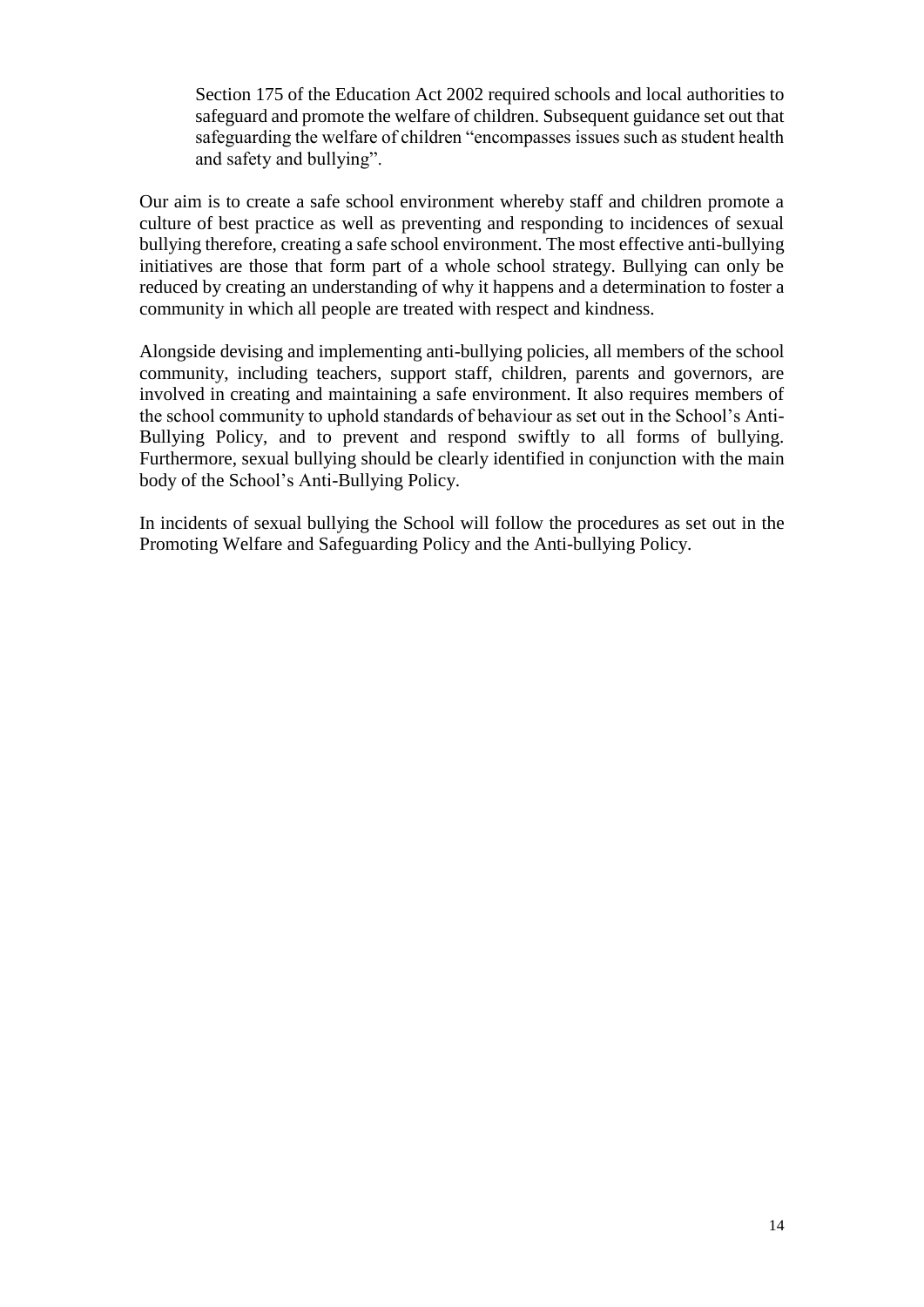## **APPENDIX 4: Dealing with Bullies - Some Guidelines**

1. Punitive treatment towards the bully or bullies or harasser may well reinforce the view that when they get big/powerful enough, then they will be able to use bullying tactics again. Education and awareness raising is more effective and consistent.

2. Most bullies are happy enough to talk about what has happened as long as they think you (the teacher) are being reasonable.

3. When dealing with the bully, defuse the situation, do not exacerbate it by being angry, sarcastic, or indignant yourself.

4. The pre-determined goal when talking with the bully is to get him/her to feel that the situation of the victim is something to feel concerned about.

5. Try to communicate with the perpetrator on equal terms, rather than from a hierarchical position. Try to devolve the power.

6. Accept the bully's account initially, in order to keep him/her talking.

7. When challenging a bully about his/her behaviour and working towards a resolution try the following statements/questions:

- "I would like to talk with you because I've heard that 'x' has been having a rather bad time," or "I need your help, 'x' has been rather upset recently". "What do you know about all this?" or "what have you seen?" After you have made the first couple of statements remain silent and wait for the bully to respond. (The wait may seem to take forever, but wherever possible don't rescue him or her by talking to ease the tension.)
- Whilst the bully tells you his/her side of the incident do not interrupt but encourage her/him with nods, and phrases such as "Oh", "Really", "That's interesting", "er huh", etc.
- When you detect in the bully a note of concern for the victim stop the conversation, reinforce the notion that you both agree that something is wrong with 'x'.
- Elicit constructive solutions. "What shall we do about it?"
- Accept the bully's suggestions, if reasonable, then announce that you and she/he will meet again in a few days' time to discuss how things have gone. Make a time and date to meet.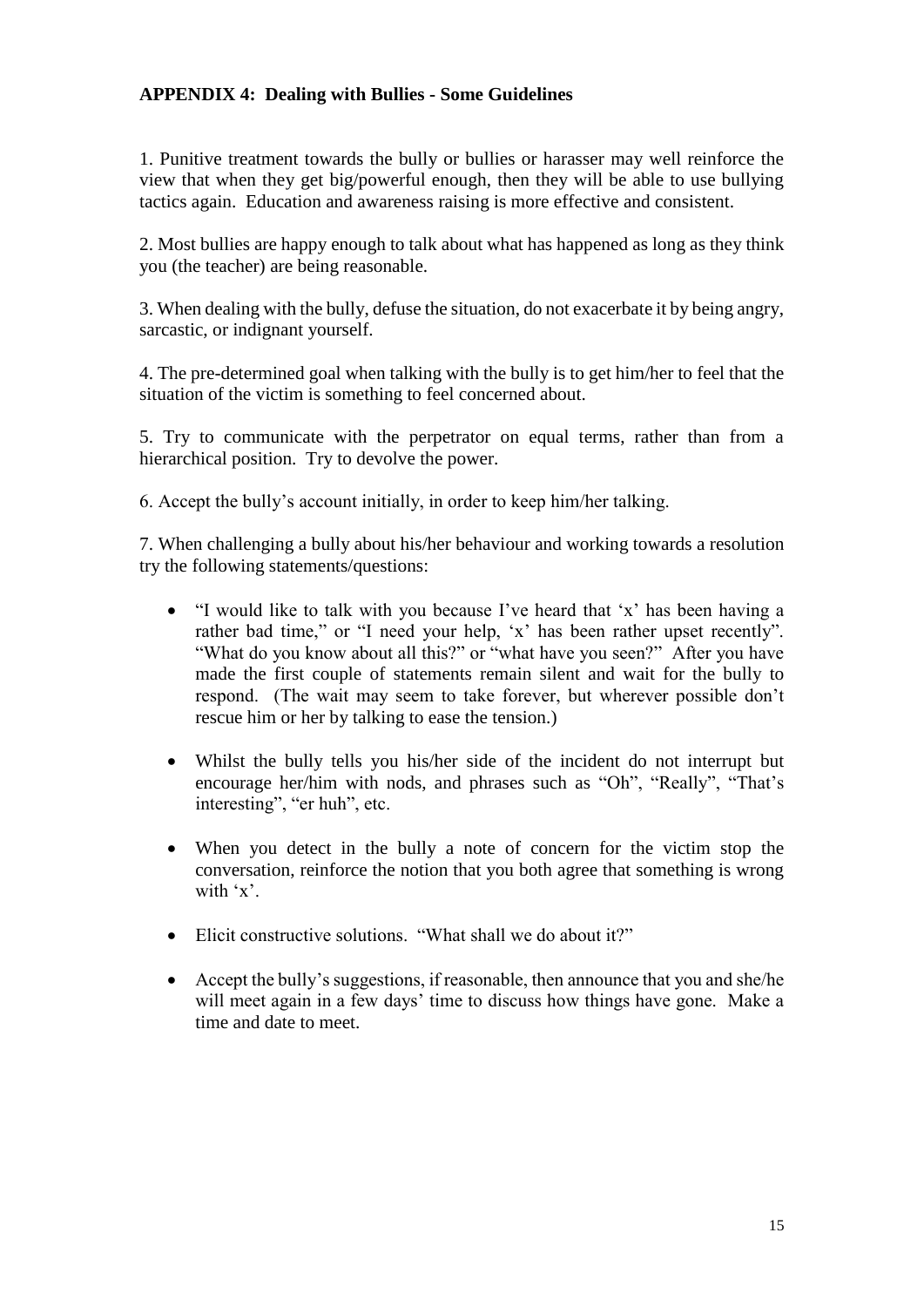## **APPENDIX 5: Some Useful Agencies/Resources on Bullying and Cyber Bullying**

Websites and resources that offer support guidance and strategies for children, young people, schools and parents/carers to prevent all forms of bullying:

**Anti-Bullying Network**- An excellent Scottish Anti-Bullying site based at the University of Edinburgh dedicated to promoting a positive school ethos. It has advice for pupils, teachers, parents, on all aspects of bullying, including homophobic, racist and cyber and good case examples of schools in the region that have tried out various strategies to reduce bullying, organised under specific headings. Schools may find these useful for ideas and to adapt.

#### [www.antibullying.net](http://www.antibullying.net/)

**Antibully**- Provides advice to parents whose children are subject to bullying, to spot the signs, listen to them carefully and praise their courage in wanting to deal with the situation.

#### [www.antibully.org.uk/bgbullied.htm](http://www.antibully.org.uk/bgbullied.htm)

**BeatBullying** - A very successful charity that supports borough-based, youth-lead, antibullying campaigns. It works with young people and professionals and organises seminars, training courses and conferences. It has an accessible website for young people and schools. It also provides professionals with comprehensive anti-bullying toolkits.

#### [www.beatbullying.org](http://www.beatbullying.org/)

**Chatdanger-** This gives advice for young people and parents on using Internet Chat rooms safely.

#### [www.chatdanger.com](http://www.chatdanger.com/)

**Children's Express** - Children's Express is a UK-wide news agency producing news, features and comment by young people for everyone. It encourages young people to express their views through story, journalism, photos and images on all issues including bullying that affect them. It also publicises what the Children's Commissioner is doing for children.

#### [www.childrensexpress.org](http://www.childrensexpress.org/)

**CEOP: (Child Exploitation Online Protection) -** A government agency that is dedicated to promoting online safety for children who may be vulnerable to sexual exploitation in chat rooms. It works with a number of charities and police across the UK and has a website for secondary age pupils called 'thinkuknow'.

#### [www.ceop.gov.uk](http://www.ceop.gov.uk/)

**ChildLine** - This provides a 24 hour helpline for children and young people being bullied in the UK. Children and young people can call 0800 1111 to talk about any problem. It is a major charity that is now housed with NSPCC. It provides training in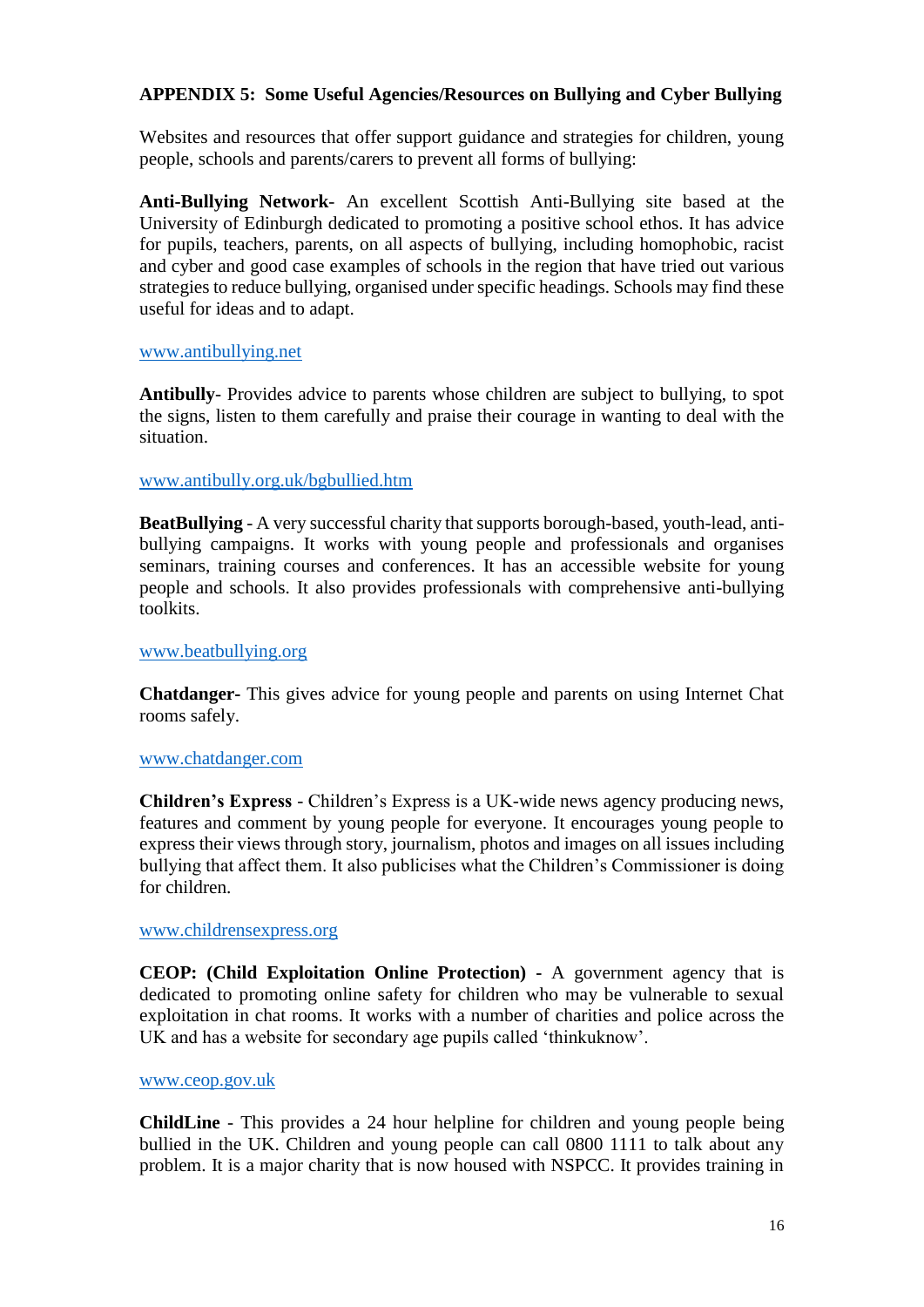peer support for pupils and schools and has a range of publications and downloadable resources for children, parents and teachers.

#### [www.childline.org.uk](http://www.childline.org.uk/)

Children's Legal Centre This has produced a very helpful document called 'Bullying-a Guide to the Law' which can be downloaded. This publication is an essential tool for parents whose children are being bullied and for professionals providing advice in this area. It advises on actions schools are required to take to prevent and deal with bullying effectively, as well as providing practical advice on what parents can do if a school fails to support their child.

#### [www.childrenslegalcentre.com](http://www.childrenslegalcentre.com/)

**Department for Education and Skills DTES: Do not suffer in Silence** – A pack that has been issued to all schools. It has very useful definitions and training suggestions for a whole school approach to prevent bullying. It has postcards for pupils experiencing bullying in a number of languages. The DFES also offer a DVD (Making the Difference) that schools can access and excellent training materials on raising awareness about bullying related to race, religion and culture.

#### [www.dfes.gov.uk/bullying](http://www.dfes.gov.uk/bullying)

**Kidscape** - Kidscape is committed to keeping children safe from abuse. It is the first charity in the UK established specifically to prevent bullying and child sexual abuse it provides information, good resources and training for children and young people under the age of 16, their parents/carers. It offers a range of courses for professionals. It also provides courses in assertiveness training, ZAP, for children and young people and develops their confidence and skills to resist bullying and forms of abuse.

#### [www.kidscape.org.uk](http://www.kidscape.org.uk/)

**NSPCC -** The NSPCC works tirelessly and promotes public campaigns to stop cruelty to children. There is advice on a number of issues related to bullying, child protection, and abuse. Kids Zone which contains details for their child protection helpline for young people who have problems at home or are being bullied. www.nspcc.org.uk

**Parentline Plus** - This is a charity dedicated to support parents on all issues related to parenting and has a very helpful section on bullying.

#### [www.parentlineplus.org.uk](http://www.parentlineplus.org.uk/)

**Text Someone** - To encourage young people to report incidents of bullying, theft, crime or any antisocial behaviour directly to schools 'Text Someone' was born, allowing schools to offer pupils the chance to text, email or call 24 hours a day, 7 days a week, to report any problems they may have. Once the school has received the message they can then take the appropriate action.

**Young Minds** -Young Minds aims to promote the mental health of children and young people through a parent's information service, training and consultancy, advocacy and publications. Its site provides basic information on a range of subjects including bullying.